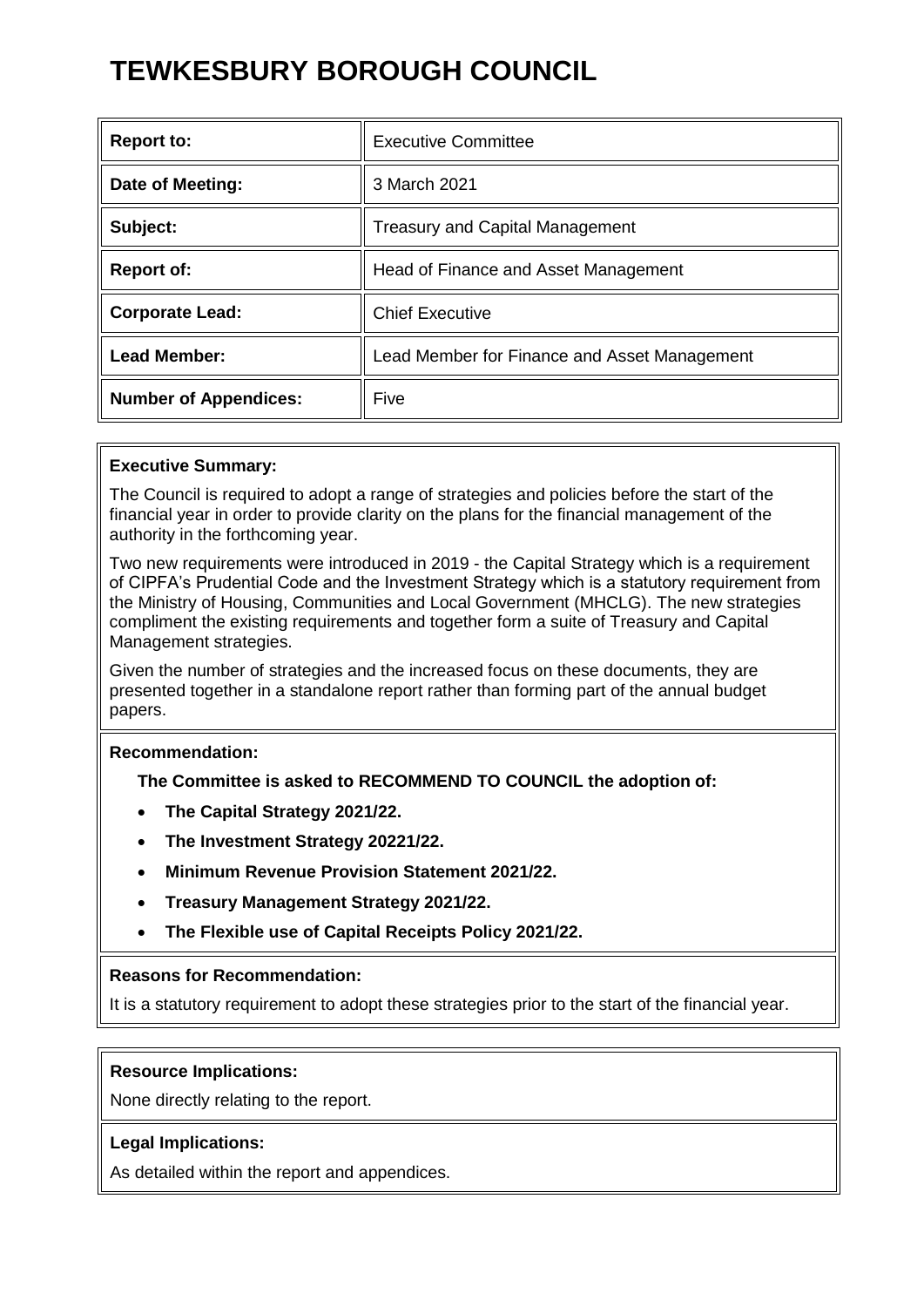## **Risk Management Implications:**

As detailed within the appendices.

## **Performance Management Follow-up:**

As detailed within the appendices.

# **Environmental Implications:**

None.

# **1.0 INTRODUCTION/BACKGROUND**

- **1.1** There has been a longstanding requirement for the Council to produce both a Treasury Management Strategy and a Minimum Revenue Provision Policy before the start of the financial year. In addition, with the Council taking advantage of the flexibility currently available for the use of capital receipts, a further policy was introduced in 2018/19. All three of these policies were previously presented as part of the set of budget papers.
- **1.2** As Council's increase their commercial property activity, there has been increasing concern about this area of expenditure and as a result a desire for Councils to be more transparent in reporting these activities. The Chartered Institute of Public Finance and Accountancy (CIPFA) have updated their Prudential Code and included a new requirement for a Capital Strategy to be produced annually. Alongside this, the Ministry of Housing, Communities and Local Government (MHCLG) updated their investment guidance which included the new requirement of an Investment Strategy being produced on an annual basis.
- **1.3** Given the increase in strategies and policies required as well as additional focus now on these documents, they are presented as a suite of treasury and capital reports rather than forming appendices to the annual budget report.

### **2.0 TREASURY AND CAPIAL MANAGEMENT STRATEGIES**

**2.1** The following paragraphs give a brief overview of each of the five appendices.

### **2.2 Capital Strategy**

This is a requirement of CIPFA's Prudential Code to place decisions around borrowing in the context of the overall longer term financial position of the authority and to improve links between the revenue and capital budgets.

This Capital Strategy was introduced for 2019/20, giving a high-level overview of how capital expenditure, capital financing and treasury management activity contribute to the provision of local public services along with an overview of how associated risk is managed and the implications for future financial sustainability.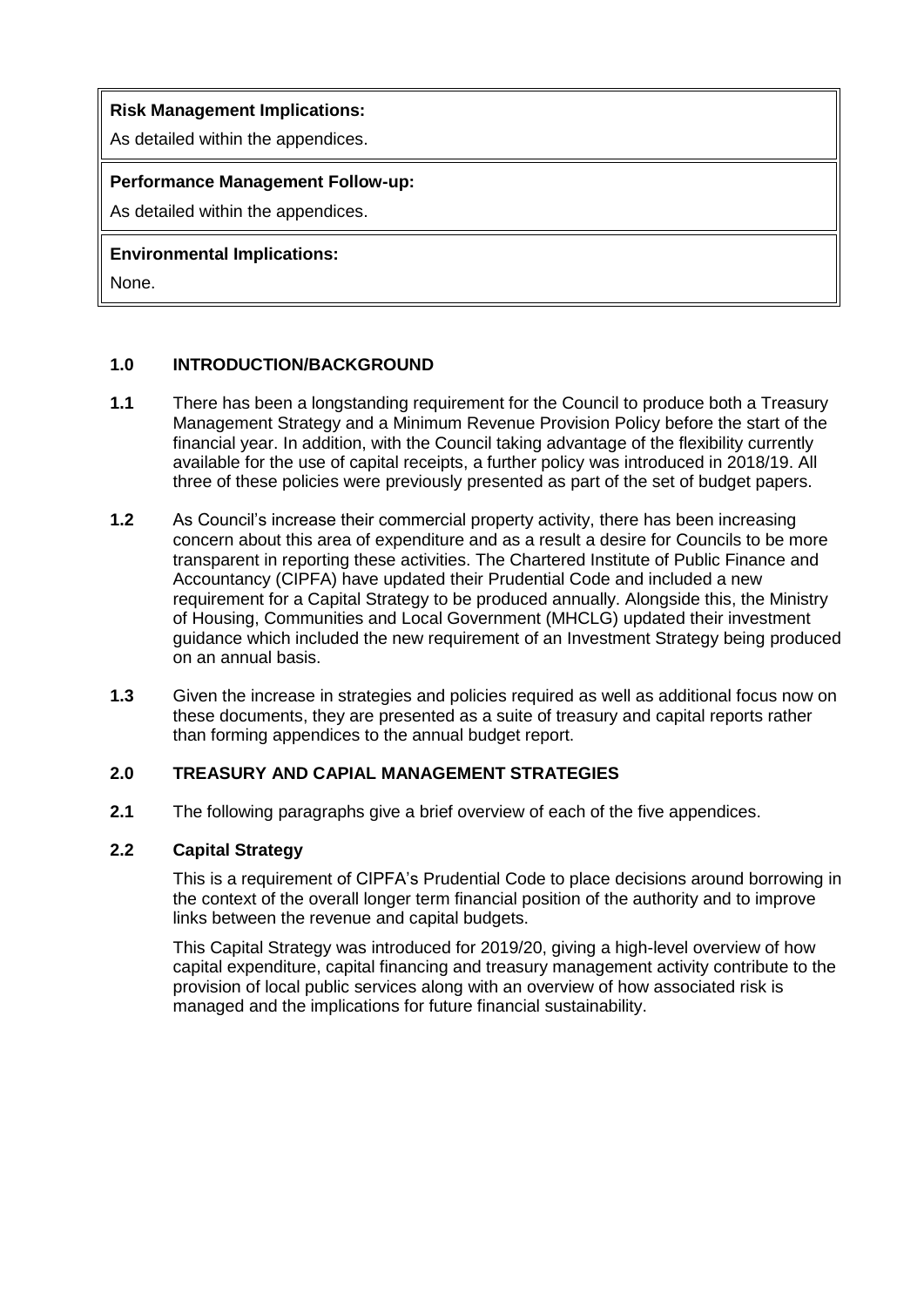#### **2.3 Investment Strategy**

This comes from updated MHCLG statutory guidance and applies to accounting periods starting 1 April 2018.

This is not the Council's strategy for actual investment or otherwise in either commercial property or service property. It does not commit the authority to any future direction or expenditure. The report provides oversight on how the Council undertakes transactions of this nature, the proportionality of these investments and a one year forecast of a range of financial indicators based on the standing investment decision of Council.

#### **2.4 Minimum Revenue Provision Statement 2021/22**

The statement at Appendix C sets out the Council policy on making a Minimum Revenue Provision (MRP) for the 2021/22 financial year in accordance with the Local Authorities (Capital Finance and Accounting) (England) (Amendment) Regulations 2008. The policy is also in line with the revised guidance issued in 2018. As a result of the Council's recent capital programme, funded by borrowing, the Council is required to make a MRP in order to repay the principal borrowed.

The Council will look to utilise capital and revenue balances where possible in order to reduce the revenue impact of investment plans. However, where either internal or external borrowing is required a MRP will be required to be made. To minimise the impact on the revenue account, the financially most advantageous MRP option will be chosen.

#### **2.5 Treasury Management Strategy 2021/22**

The Chartered Institute of Public Finance and Accountancy's Treasury Management in the Public Services: Code of Practice 2017 Edition (the CIPFA Code) requires the authority to approve a Treasury Management Strategy before the start of each financial year. The report at Appendix D fulfils the authority's legal obligation under the Local Government Act 2003 to have regard to the CIPFA Code.

The Treasury Management Strategy 2021/2022 sets the framework in which day-to-day and strategic treasury activities are operated. The documents are compiled from the recommendations within the CIPFA guidance and from the Council's treasury management advisors with consideration given to the current financial climate and factors affecting market conditions.

The budget for investment income in 2021/22 is £0.35 million, based on an average investment portfolio of £20.5 million at an interest rate of 1.69%. The budget for debt interest paid in 2021/22 is £0.48 million, based on an average debt portfolio of £37 million at an average interest rate of 1.29%. If actual levels of investments and borrowing, and actual interest rates differ from those forecast, performance against budget will be correspondingly different.

### **2.6 The Flexible use of Capital Receipts Policy 2021/22**

The Secretary of State has allowed, for a temporary period only, the flexible use of capital receipts to support transformational projects. The forthcoming year was originally destined to be the final year of this flexibility but the MHCLG have recently announced a further three-year extension. The Council has no new requirements for the flexible use in 21/22 and does not have any known additional capital receipts which could be applied.

### **3.0 OTHER OPTIONS CONSIDERED**

**3.1** None.